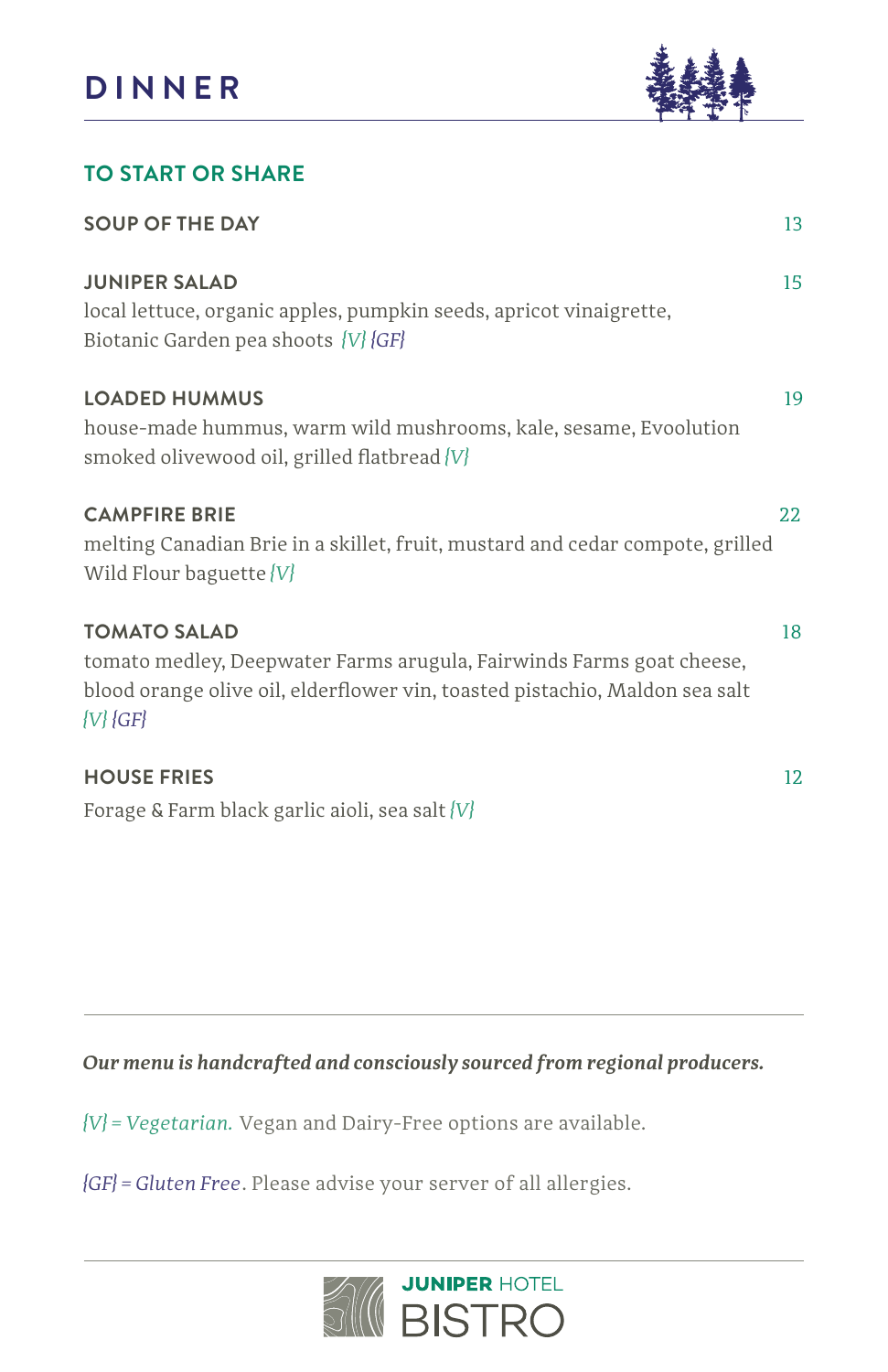

### **THE MAIN EVENT**

| <b>ALBERTA PORK CHOP</b><br>apple and chaga brined, sweet potato and celeriac pavé, mustard and birch<br>glaze, rainbow carrots {GF}                                            | 37  |
|---------------------------------------------------------------------------------------------------------------------------------------------------------------------------------|-----|
| <b>KUTERRA SALMON FILET</b><br>medley tomato confit, warm fingerling potato salad, lovage vinaigrette,<br>seasonal vegetable {GF}                                               | 38  |
| <b>CHICKEN PAILLARD</b><br>Fairwinds Farms goat cheese, Deepwater Farms arugula, sundried tomatoes,<br>preserved lemon oil, crispy pancetta, local microgreens {GF}             | 32  |
| <b>CHICKPEA &amp; CAULIFLOWER PANISSE</b><br>wild mushrooms, cashew crema, Deepwater Farms kale, basil puree,<br>sundried tomato oil, paprika and pepita crumb {V}{GF}          | 29  |
| <b>JUNIPER BURGER</b><br>Fresh ground Alberta chuck patty, smoked cheddar, aioli, tomato relish, bread<br>& butter pickle, brioche bun. Served with side Juniper salad or fries | 2.4 |
| <b>BEET BURGER</b><br>local organic beets, carrots, barley, lettuce, bread & butter pickle, tomato<br>relish, aioli                                                             | 2.4 |

## **FEATURE ALBERTA BEEF** Market Price

Ask your server for today's feature